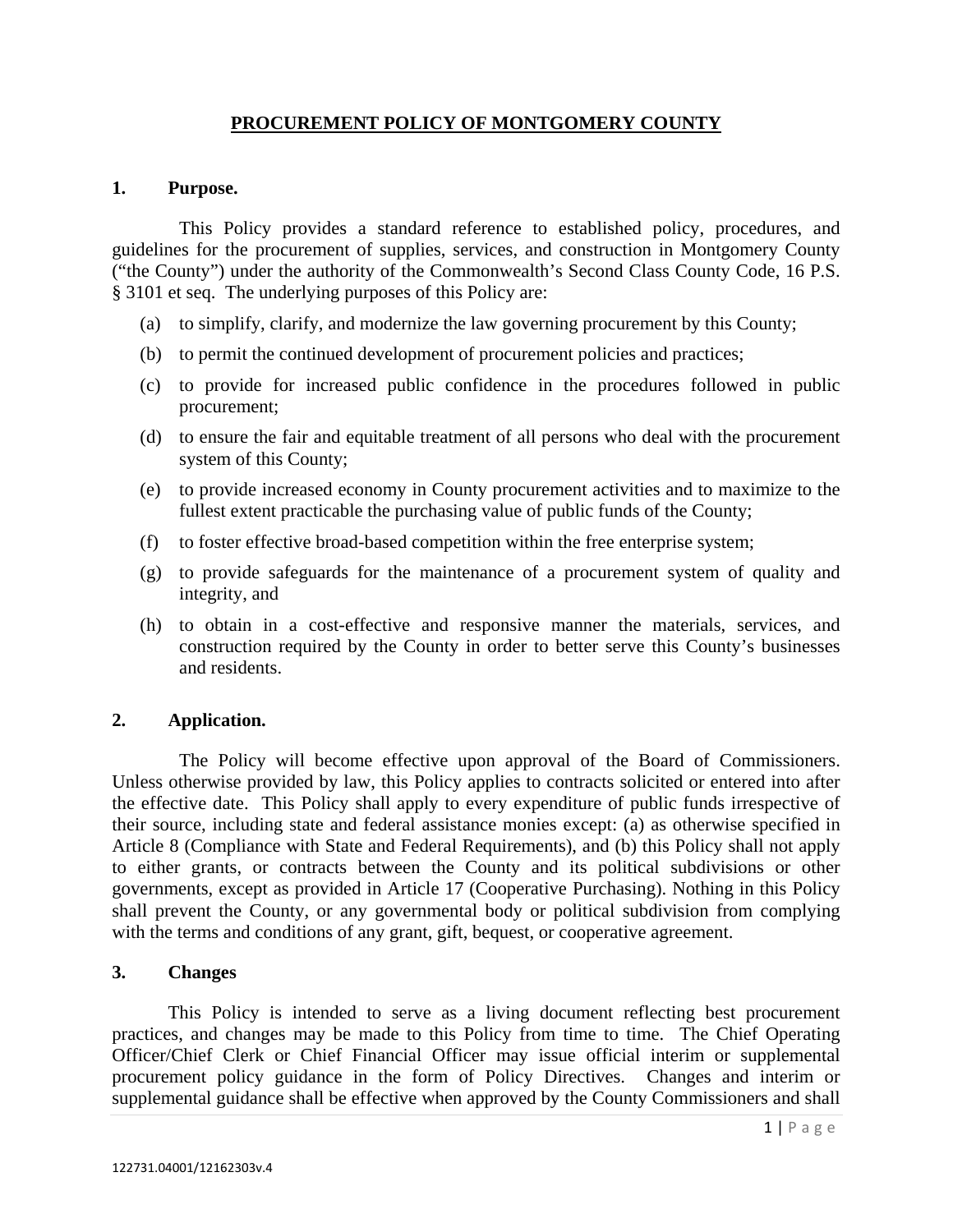apply to procurements in progress to the extent feasible under the terms of the issued solicitation documents.

### **4. Public Access to Procurement Information.**

 (a) *Policy.* Procurement information shall be a public record to the extent provided in the Pennsylvania Right to Know Law, 65 P.S. §67.101 et seq., and shall be available to the public as provided in such statute. All solicitations and contract awards shall be posted on the County's website.

 (b) *Exemptions.* Documents that contain trade secrets or confidential proprietary information are exempt from public disclosure. In order for this provision to be applicable, the bidder/offeror/contractor must provide, with the bid, quote, proposal, or contract, a written statement noting that the document contains a trade secret or confidential proprietary information. The Solicitor must be consulted whenever a request is made for materials that are labeled as containing trade secrets or confidential proprietary information.

## **5. Responsibility of Bidders and Offerors.**

 (a) *Policy.* To obtain true economy, the County must minimize the possibility of a subsequent default by the contractor, late deliveries, or other unsatisfactory performance which would result in additional administrative costs. Prior to any contract award, there must first be a written determination that the bidder or offeror will be a responsible contractor. In order to be considered a responsible bidder or a responsible offeror, the bidder/offeror must possess the capability to fully perform the contract requirements in all respects and the integrity and reliability to assure good faith performance. Responsibility concerns the ability to perform the contract and goes to the capacity of the bidder, offeror, or contractor rather than its willingness to perform on the County's terms.

(b) *Standard of Responsibility.* Factors to be considered in determining whether the standard of responsibility has been met include whether a prospective contractor:

- (1) has available the appropriate financial, material, equipment, facility, and personnel resources and expertise, or the ability to obtain them, necessary to indicate its capability to meet all contractual requirements;
- (2) has a satisfactory record of performance;
- (3) has a satisfactory record of integrity;
- (4) is qualified legally to contract with the County;
- (5) is not currently suspended, debarred, or otherwise determined to be ineligible for award of contracts by the County, the Commonwealth of Pennsylvania, any other State or local jurisdiction, or agency of the United States Government; and
- (5) supplied all necessary information in connection with the inquiry concerning responsibility.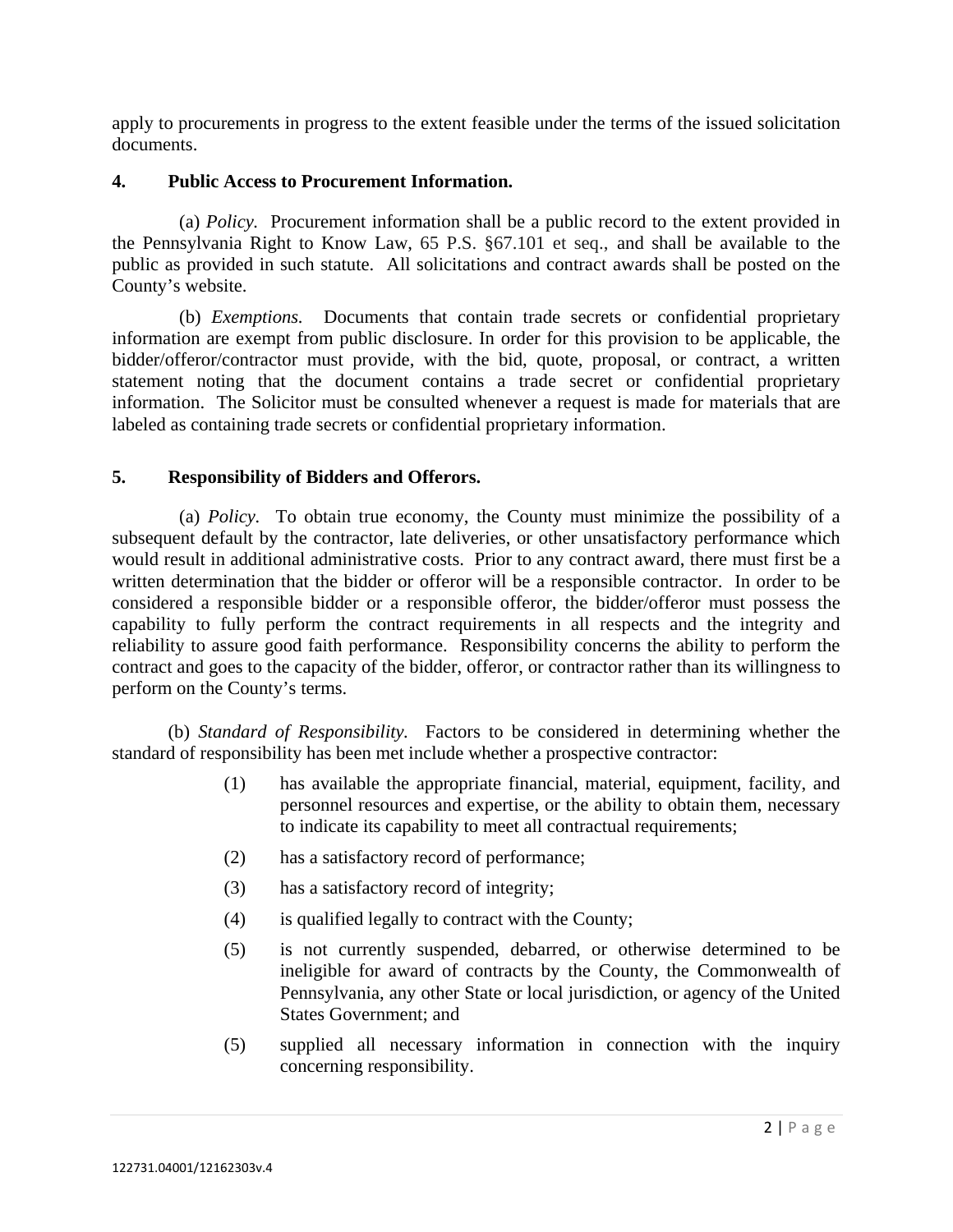(c) *Standard of Responsibility for Construction Contractors.* In addition to the factors set forth in subsection (b) above, with the Commissioners' approval and as set forth in the solicitation, the following additional factors may be considered to determine whether the standard of responsibility has been met for prospective construction contractors:

- (1) a record of compliance with labor laws, including prevailing wage laws, OSHA, etc.;
- (2) a bona fide apprenticeship program approved and registered with the United States Department of Labor's Bureau of Apprenticeship and Training or the Commonwealth of Pennsylvania for each apprenticeable trade or occupation represented in their workforce; and
- (3) comprehensive health and hospitalization benefits for employees and their families.

 (d) *Certifications*: Before a bid or proposal is considered for award, the prospective contractor shall submit certifications demonstrating compliance with the foregoing responsibility requirements. In addition, prospective contractors may be requested to submit additional documentation in connection with the responsibility determination. Failure by the bidder or offeror to provide such additional information may render the bidder or offeror ineligible for award.

 (e) *Nonresponsibility Determination.* If a bidder or offeror who otherwise would have been awarded a contract is found to be not responsible, a written determination of nonresponsibility setting forth the basis of the finding shall be prepared by the Chief Operating Officer/Chief Clerk or Chief Financial Officer. A copy of the determination shall be sent promptly to the nonresponsible bidder or offeror. The final determination shall be made part of the procurement file. A bidder or offeror has the right to protest the rejection of its bid/proposal because of a finding of non-responsibility pursuant to Article 18 of this Policy.

### **6. Suspension & Debarment.**

 (a) *Authority.* After reasonable notice to the business concern or person involved and reasonable opportunity for that business concern or person to be heard, the County shall have authority to debar a business concern or person for cause from consideration for award of contracts. The debarment shall not be for a period of more than three years if found to have engaged in the conduct that is cause for debarment for the first time, or five years if found to have engaged in the conduct that is cause for debarment a second or subsequent time. The County shall have authority to suspend a person from consideration for award of contracts if there is probable cause for debarment. The suspension shall not be for a period exceeding three months.

 (b) *Causes for Debarment or Suspension.* The causes for debarment or suspension include the following:

> (1) conviction for commission of a criminal offense as an incident to obtaining or attempting to obtain a public or private contract or subcontract, or in the performance of such contract or subcontract;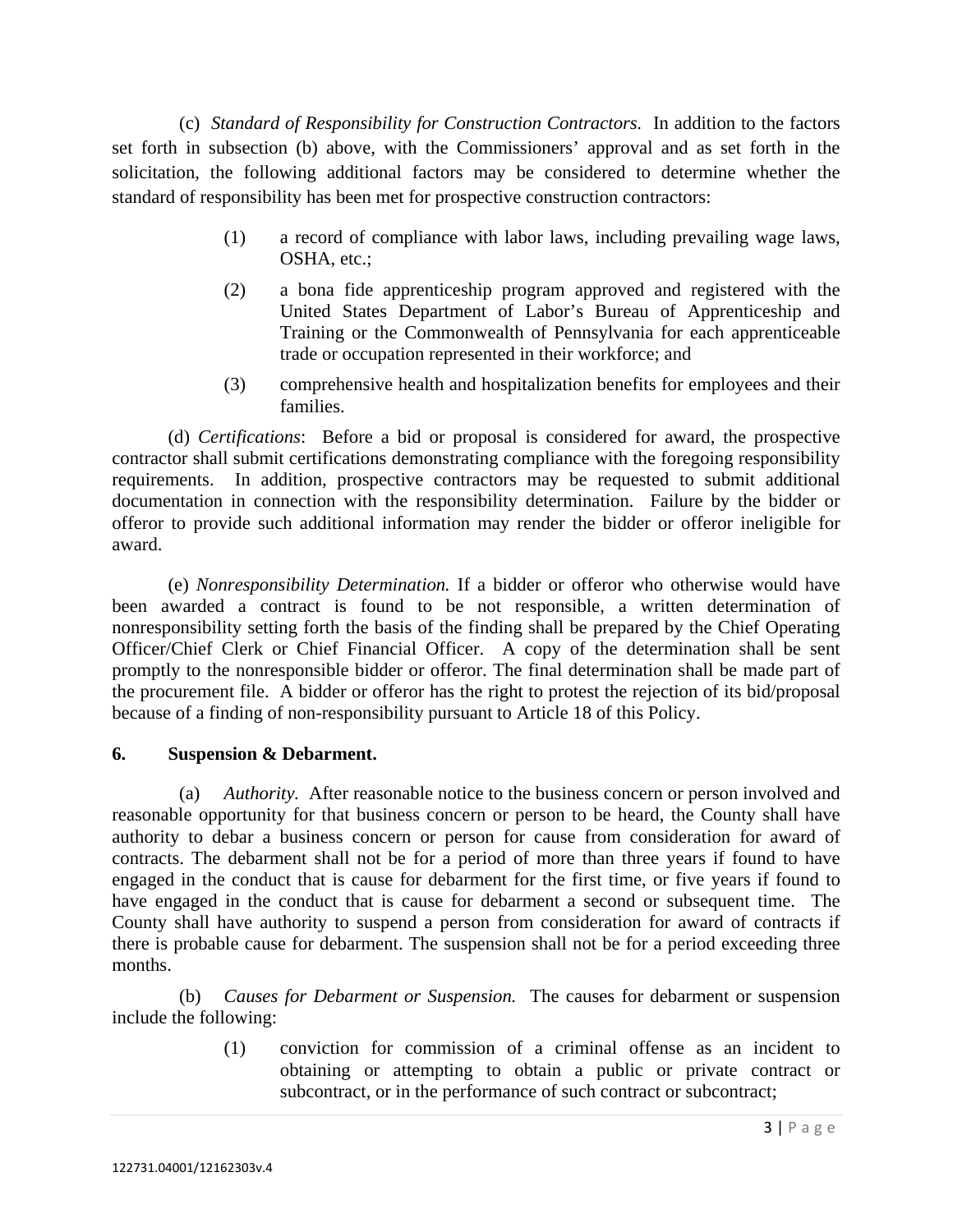- (2) conviction under State or federal statutes of embezzlement, theft, forgery, bribery, falsification or destruction of records, receiving stolen property, or any other offense indicating a lack of business integrity or business honesty which currently, seriously, and directly affects responsibility as a County contractor;
- (3) conviction under State or federal antitrust statutes arising out of the submission of bids or proposals,
- (4) violation of contract provisions, as set forth below, of a character which is regarded by the County to be so serious as to justify debarment action:
	- (i) deliberate failure without good cause to perform in accordance with the specifications or within the time limit provided in the contract; or
	- (ii) a recent record of failure to perform or of unsatisfactory performance in accordance with the terms of one or more contracts; provided that failure to perform or unsatisfactory performance caused by acts beyond the control of the contractor shall not be considered to be a basis for debarment.
- (5) submission of false certifications with bids or proposals;
- (6) any other cause the County determines to be so serious and compelling as to affect responsibility as a County contractor, including debarment by another governmental entity for any cause listed in regulations; and
- (7) for violation of the ethical standards set forth in Article 20 (Ethics in Public Contracting).

 (c) *Decision.* The County shall issue a written decision to debar or suspend. The decision shall state the reasons for the action taken and inform the debarred or suspended business concern or person involved of the rights to administrative review as provided in Article 18 of this Policy.

 (d) *Maintenance of List of Debarred and Suspended Concerns.* The Chief Operating Officer/Chief Clerk or Chief Financial Officer shall maintain and update a list of debarred and suspended business concerns or persons. Such list shall be posted on the County's website.

# **7. Assistance to Local, Small and Disadvantaged Businesses**

 (a) *Statement of Policy.* In order to help business and industry located in this County, attract new business and industry to this County, and provide additional tax revenue both from those receiving contracts and those employed by County contractors, it shall be the policy of this County to assist local, small and disadvantaged businesses in learning how to do business with the County.

 (b) *Definitions.* For purposes of this Policy, the following words shall be the following meanings: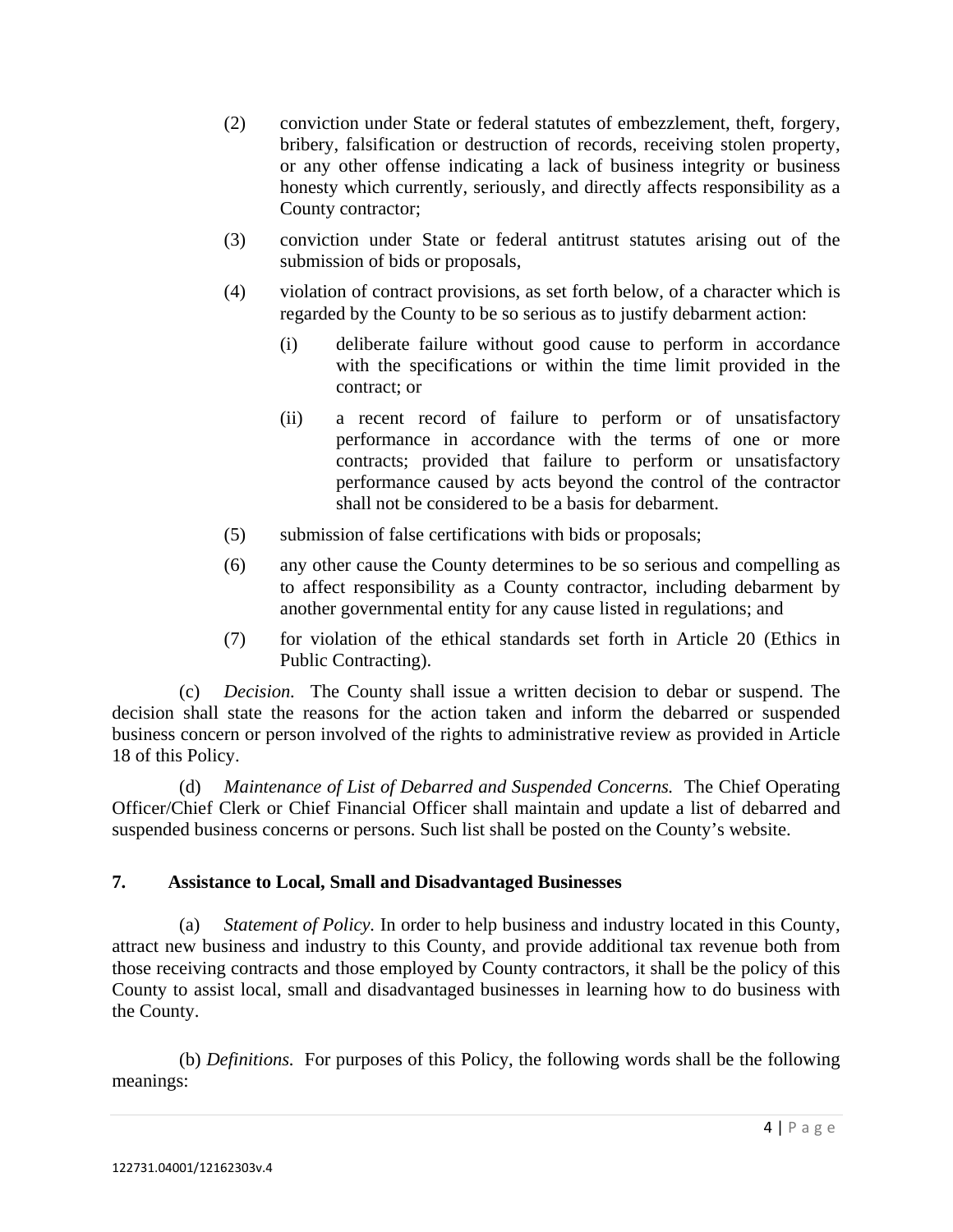- (1) "Local" business means a person, partnership, corporation or other business entity authorized to transact business in this County and having a bona fide establishment for transacting business in this County at which it was transacting business on the date when bids or proposals for the public contract were first solicited.
- (2) "Small" business means a person, partnership, corporation or other business entity in the United States which is independently owned and which is not dominant in its field of operation or an affiliate or subsidiary of a business dominant in its field of operation.
- (3) "Disadvantaged" business means a person, partnership, corporation or other business entity in the United State which is owned or controlled by a majority of persons, not limited to members of minority groups, who have been deprived of the opportunity to develop and maintain a competitive position in the economy because of social disadvantages.

 (c) *Implementation.* The Chief Procurement Officer shall implement the policy set forth in Subsection (a) of this Article in accordance with the following:

- (1) *Assistance.* The Chief Procurement Officer shall be responsible for assisting local, small and disadvantaged businesses in learning how to do business with the County.
- (2) *Source Lists*. The Chief Procurement Officer shall compile, maintain, and make available source lists of local, small and disadvantaged businesses for the purpose of encouraging procurement from local, small and disadvantaged businesses.
- (3) *Solicitation of Small and Disadvantaged Businesses*. The Chief Procurement Officer shall assure that local, small and disadvantaged businesses are solicited on each procurement for which such businesses may be suited.
- (4) *Evaluation Criteria.* The Chief Procurement Officer may, as appropriate, include in solicitations price preferences or evaluation credit for local, small or disadvantaged business status.
- (5) *Bonding*. The Chief Procurement Officer may reduce the level or change the types of bonding normally required or accept alternative forms of security to the extent reasonably necessary to encourage procurement from local, small and disadvantaged businesses.
- (6) *Progress Payments*. The Chief Procurement Officer may make such special provisions for progress payments as may be deemed reasonably necessary to encourage procurement from local, small and disadvantaged businesses.

 (d) *Exemption.* The provisions of this Article shall not be applicable when the application of this Article may jeopardize the receipt of federal or state funds.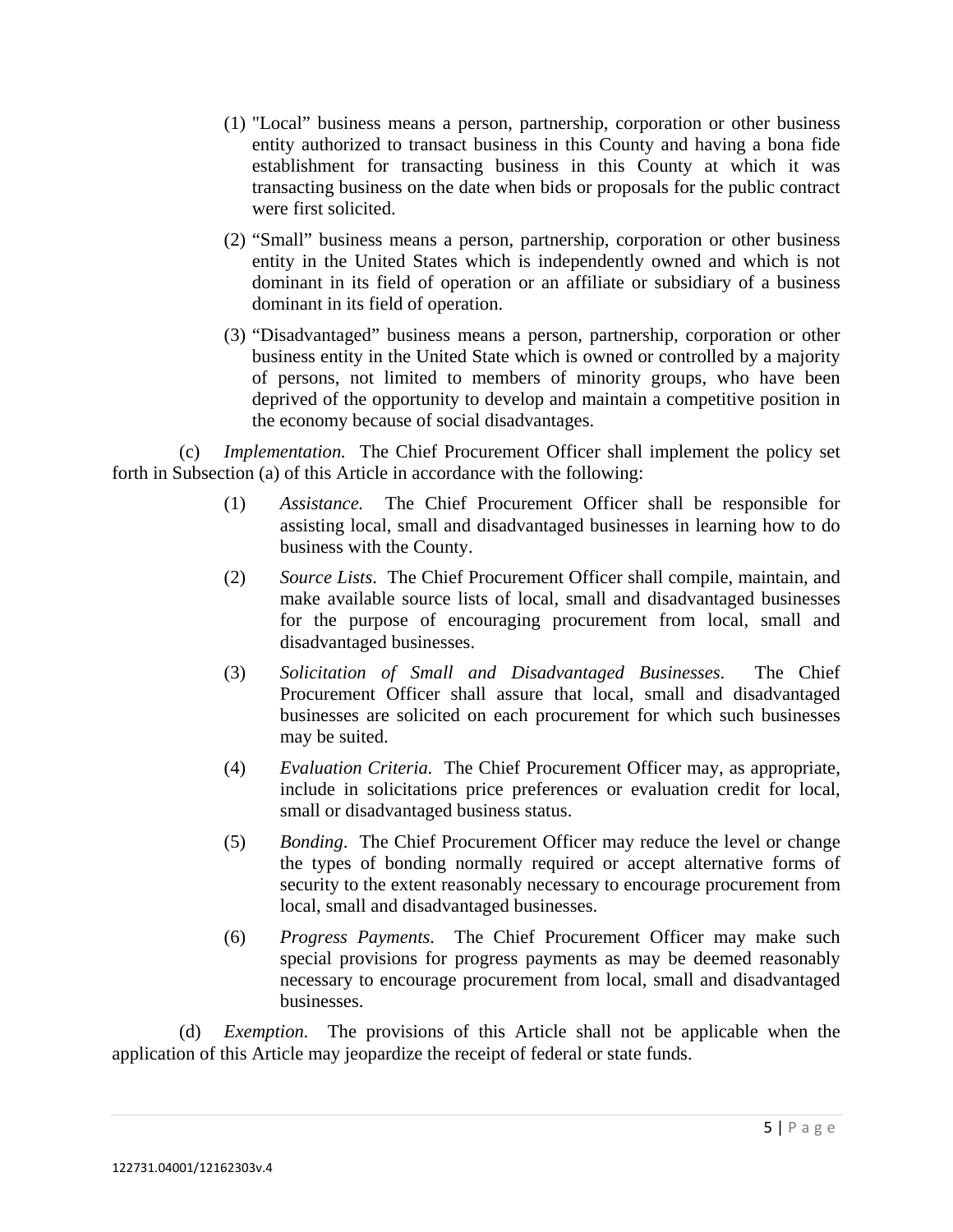### **8. Compliance with Federal & State Requirements.**

Where a procurement involves the expenditure of federal or state assistance or contract funds, the County shall comply with such federal or state law and authorized regulations which are mandatorily applicable and which are not presently reflected in this Policy.

### **9. Methods of Source Selection.**

 Unless otherwise authorized by law, all County contracts shall be awarded by one of the following methods:

- (a) Competitive Sealed Bidding;
- (b) Competitive Sealed Proposals;
- (c) Small Purchases;
- (d) Sole Source Procurement; or
- (e) Emergency Procurements.

### **10. Competitive Sealed Bidding.**

 (a) *Conditions for Use.* Unless exempt, all contracts or purchases in excess of eighteen thousand five hundred dollars (\$18,500) shall be awarded by competitive sealed bidding. $1$ 

 (b) *Invitation for Bids.* An Invitation for Bids shall be issued and shall include a purchase description, and all contractual terms and conditions applicable to the procurement. The Invitation for Bids shall set forth the evaluation criteria to be used, which may include criteria to determine acceptability such as inspection, testing, quality, workmanship, delivery, and suitability for a particular purpose. Those criteria that will affect the bid price and be considered in evaluation for award shall be objectively measurable, such as discounts, transportation costs, and total or life cycle costs.

 (c) *Public Notice.* Public notice of the Invitation for Bids shall be given a reasonable time prior to the date set forth therein for the opening of bids. Public notice shall be advertised in at least one newspaper of general circulation, published or circulating in the county at least two (2) times, at intervals of not less than three (3) days where daily newspapers of general circulation are employed for such publication, or in case weekly newspapers are employed, then the notice shall be published once a week for two (2) successive weeks. The first advertisement shall be published not less than ten  $(10)$  days prior to the date fixed for the opening of bids.<sup>[2](#page-5-1)</sup> Notice shall also be provided through the County's website.

 (d) *Bidder Lists.* The County may maintain bidder lists of prospective contractors, but distribution of the solicitation shall not be limited to contractors on such lists, nor may a prospective contractor be denied award of a contract simply because such contractor was not on

<span id="page-5-0"></span> $1$  16 P.S. § 5001(a).

<span id="page-5-1"></span> $2^{2}$  16 P.S. § 5001(a).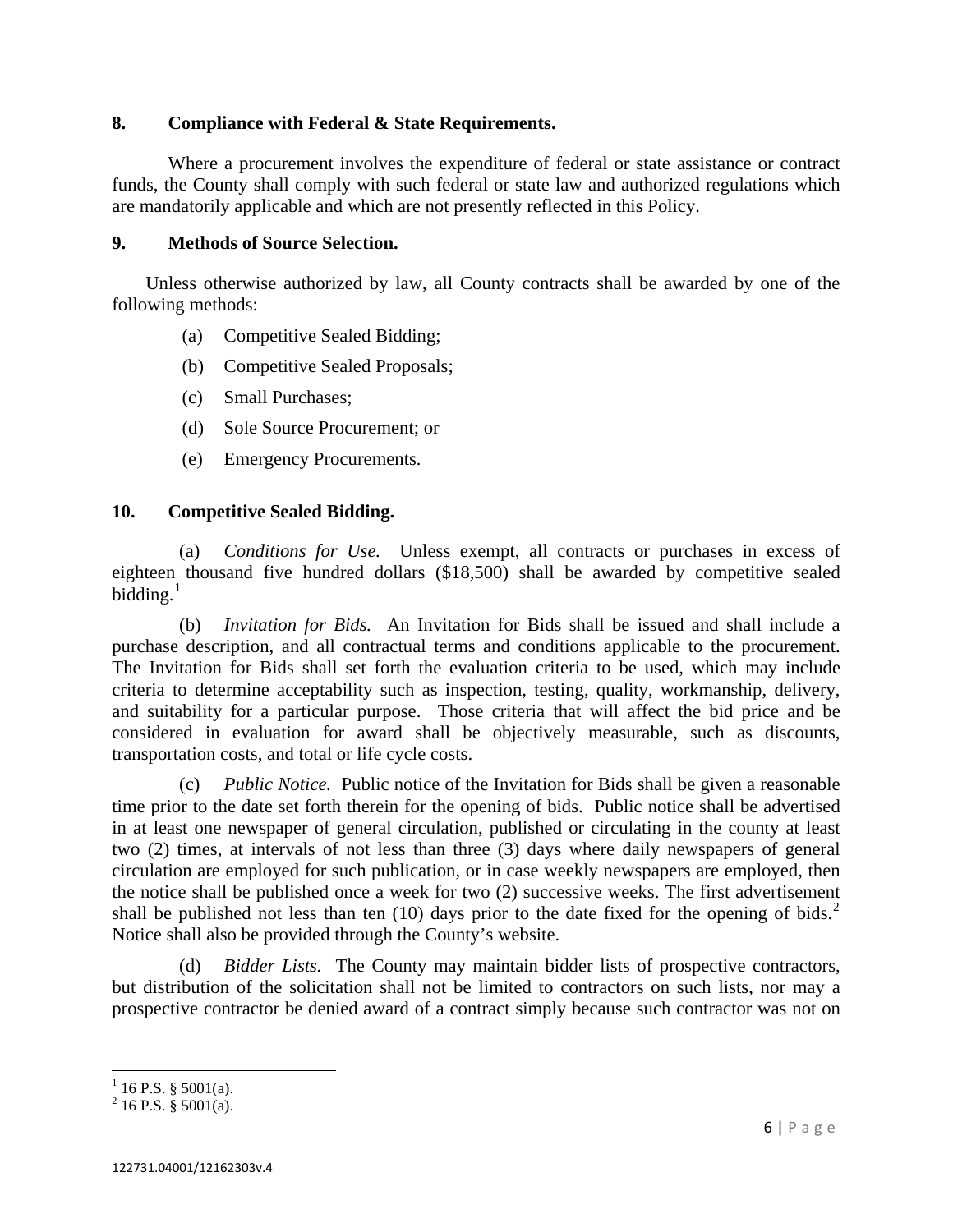a bidders list. The fact that a prospective contractor is included on a bidders list does not necessarily represent a finding of responsibility.

 (e) *Bid Acceptance.* The acceptance of all bids shall be by the County Controller.[3](#page-6-0) Upon its receipt, each bid and modification shall be time-stamped but not opened and shall be stored in a secure place until the time and date set for bid opening. Bids shall be accepted electronically at the time and in the manner designated in the Invitation for Bids.

personnel directly serving the procurement activity. (f) *Bid Opening.* Bids shall be opened publicly at a time and place to be designated in the public notice. All bids shall be announced publicly by the Chief Clerk, or designee, and referred to the appropriate departments for tabulation without the presence of the County Commissioners. Bids shall be opened publicly in the presence of one or more witnesses at the time and place designated in the public notice.<sup>[4](#page-6-1)</sup> Whenever, for any reason, the bid openings shall not be held, the same business may be transacted at a subsequent meeting, the time and place of which shall have been announced at the previous meeting held for such openings. The amount of each bid, and together with the name of each bidder shall be announced publicly by the chief clerk or his designee and recorded; the record and each bid shall be open to public inspection. Any bid received after the time and date set for receipt of bids is late. No late bid will be considered unless it would have been timely but for the action or inaction of County

(g) *Bid Evaluation.* Bids shall be unconditionally accepted without alteration or correction, except as authorized by this Policy.<sup>[5](#page-6-2)</sup> Minor informalities or insignificant mistakes that can be corrected without prejudice to other bidders may be waived. Bids shall be evaluated based on the requirements set forth in the Invitation for Bids. No criteria may be used in bid evaluations that are not set forth in the Invitation for Bids.

 (h) *Correction or Withdrawal of Bids; Cancellation of Awards*. Correction or withdrawal of inadvertently erroneous bids before or after award, or cancellation of awards or contracts based on such bid mistakes, shall be permitted.<sup>[6](#page-6-3)</sup> After bid opening, no changes in bid prices or other provisions of bids prejudicial to the interest of the County or fair competition shall be permitted. All decisions to permit the correction or withdrawal of bids, or to cancel awards or contracts based on bid mistakes, shall be supported by a written determination made by the Chief Operating Officer/Chief Clerk or Chief Financial Officer.

 (i) *Award.* Award shall be made by written notice to the lowest responsible and responsive bidder whose bid meets the requirements and criteria set forth in the Invitation for Bids. The contract shall be awarded or all bids shall be rejected within thirty (30) days of the opening of the bids.<sup>[7](#page-6-4)</sup> Thirty-day extensions of the date for the award may be made by the mutual written consent of the Chief Operating Officer/Chief Clerk or Chief Financial Officer and any bidder who wishes to remain under consideration for award. The reasons for requesting such

<span id="page-6-0"></span> $3$  16 P.S. § 5001(b).

<span id="page-6-1"></span> $4$  16 P.S. § 5001(b).

<span id="page-6-2"></span> $<sup>5</sup>$  Competitive sealed bidding does not include negotiations with bidders after the receipt and opening of bids. Award</sup> is to be made based strictly on the criteria set forth in the Invitation for Bids.

<span id="page-6-3"></span><sup>&</sup>lt;sup>6</sup> To maintain the integrity of the competitive sealed bidding system, a bidder may not be permitted to correct a bid mistake after bid opening that would cause such bidder to have the low bid unless the mistake is clearly evident from examining the bid document; for example, extension of unit prices or errors in addition.

<span id="page-6-4"></span> $7$  16 P.S. § 5001(b).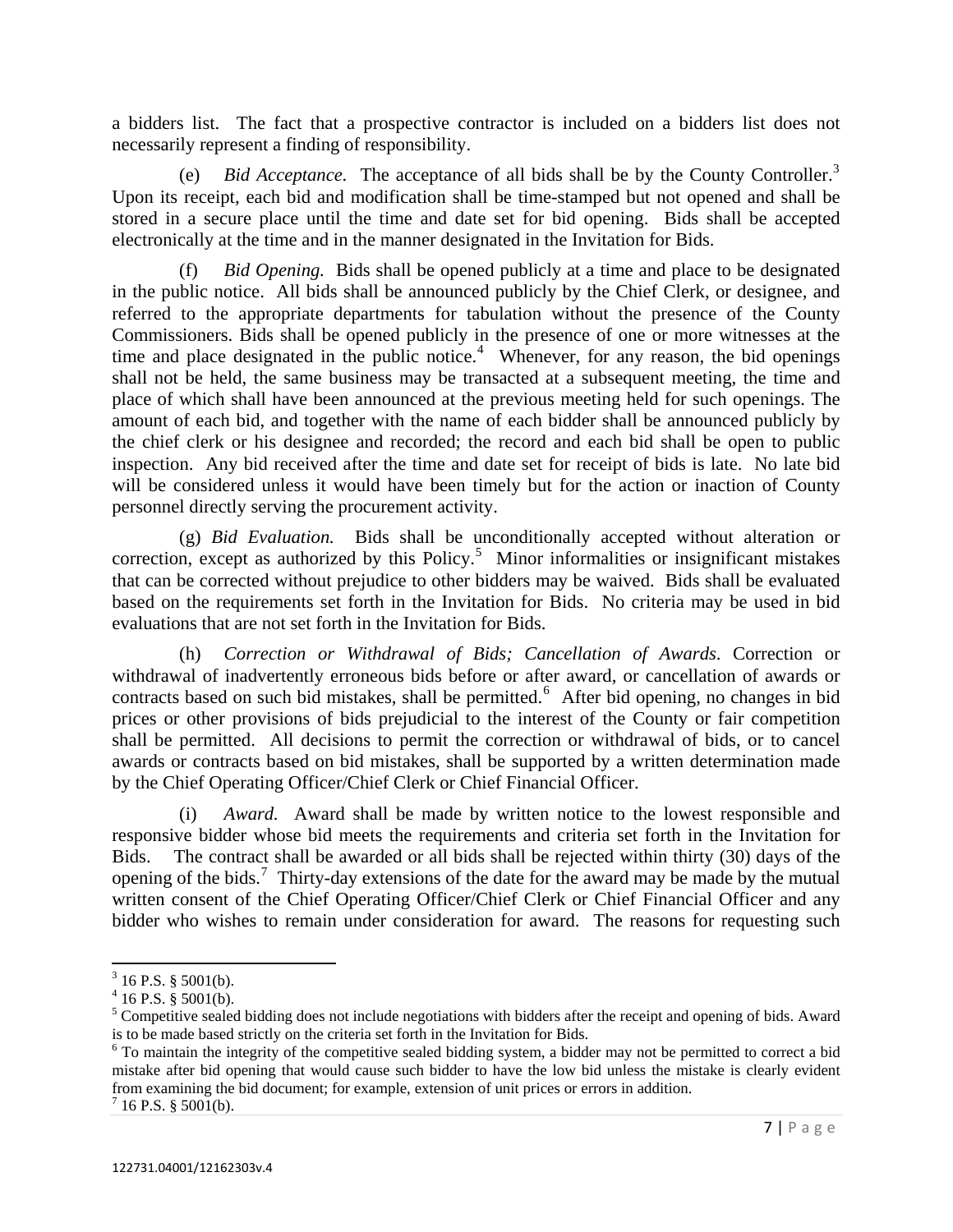extension shall be documented. The Chief Operating Officer/Chief Clerk or Chief Financial Officer shall excuse from consideration any bidder not wishing to agree to a request for extension of the date for the award. $8\,$  $8\,$  In the case of low tie bids, award may be made by drawing lots. All contracts shall be filed with the controller immediately after their execution.<sup>[9](#page-7-1)</sup>

 (j) *Publicizing Awards.* Written notice of award shall be sent to the successful bidder. Each unsuccessful bidder shall be notified of the award in writing or through electronic means. Notice of award shall be made available to the public through the County's website.

 (k) *One Bid Received*. If only one responsive bid is received in response to an Invitation for Bids, an award may be made to the single bidder if the Chief Operating Officer/Chief Clerk or Chief Financial Officer finds that the price submitted is fair and reasonable, and that either other prospective bidders had reasonable opportunity to respond, or there is not adequate time for re-solicitation. Otherwise the bid may be rejected and:

(1) new bids or offers may be solicited;

(2) the proposed procurement may be cancelled; or

(3) if the Chief Operating Officer/Chief Clerk or Chief Financial Officer determines in writing that the need for the supply or service continues, but that the price of the one bid is not fair and reasonable and there is no time for resolicitation or re-solicitation would likely be futile, the procurement may then be conducted under Article 13 (Sole Source Procurement) or Article 14 (Emergency Procurements), as appropriate.

(l) *Nonreceipt of Bids.* If no bids are submitted in response to an Invitation for Bids the item shall be rebid.<sup>[10](#page-7-2)</sup> If no bids are submitted within 45 days of the second advertising date the County may procure the goods pursuant to Article 13 of this Policy (relating to sole source awards).

 (m) *Exemptions.* The contracts or purchases involving an expenditure of over \$18,500 which may be awarded by alternative methods of source selection authorized by this Policy are as follows:

- (1) Emergencies. In cases of actual emergency, which shall be declared and stated by resolution of the commissioners, the requirements of this subsection need not be followed.<sup>[11](#page-7-3)</sup>
- (2) Maintenance, repairs or replacements for water, electric light, or other public works. Provided that the requirement does not constitute new additions, extensions or enlargements of existing facilities and equipment.<sup>[12](#page-7-4)</sup>
- (3) Patented or Copyrighted products. Those where particular types, models or pieces of new equipment, articles, apparatus, appliances, vehicles or parts thereof are desired. $13$

<span id="page-7-0"></span> $^8$  16 P.S. § 5001(b).<br><sup>9</sup> 16 P.S. § 5001(b).

<span id="page-7-1"></span>

<span id="page-7-2"></span> $^{10}$  73 P.S. § 1641.<br><sup>11</sup> 16 P.S. § 5001(a.1).

<span id="page-7-4"></span><span id="page-7-3"></span> $12$  16 P.S. § 5001(d)(1).

<span id="page-7-5"></span> $13$  16 P.S. § 5001(d)(3).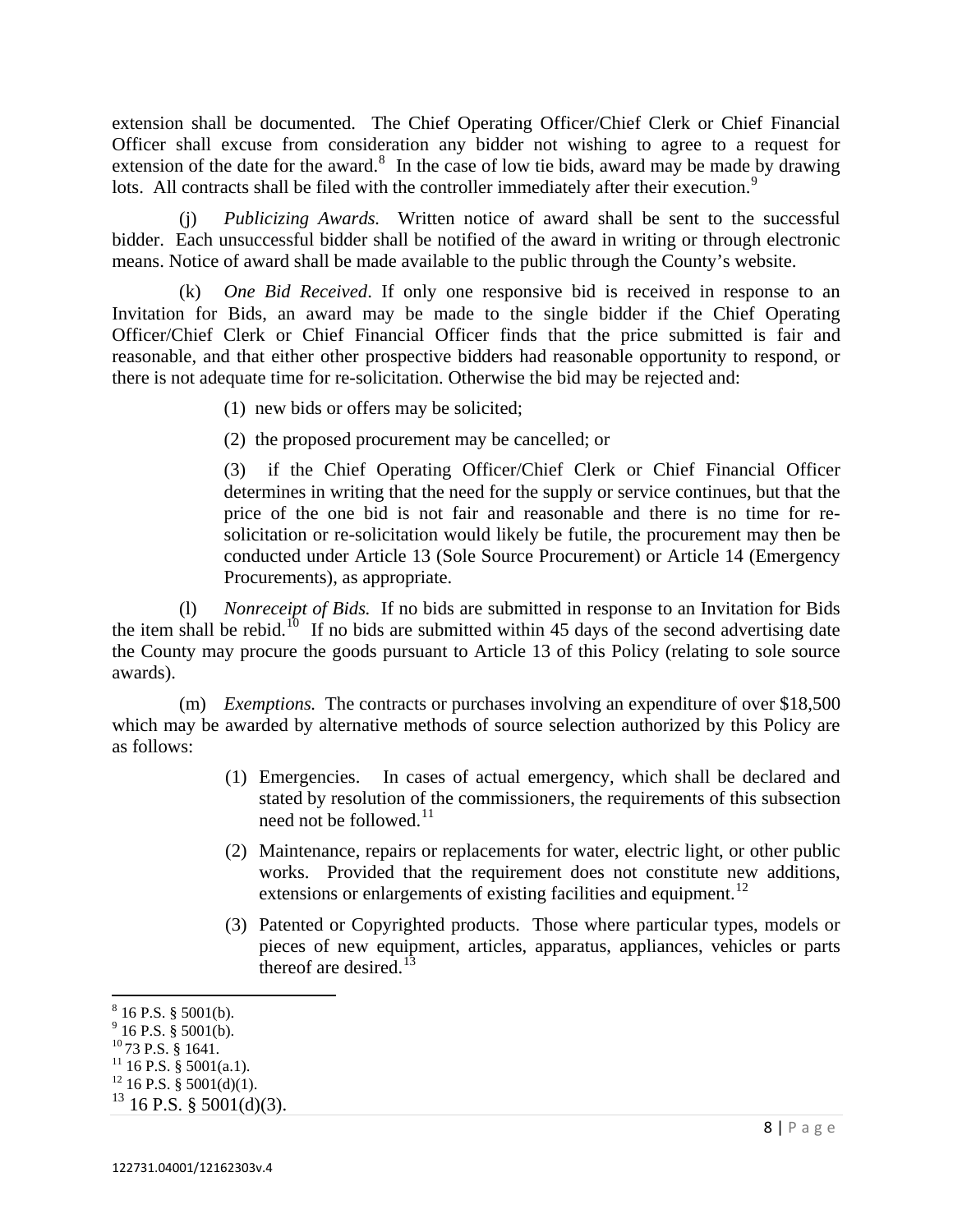- (4) Insurance policies or surety company bonds.<sup>[14](#page-8-0)</sup>
- (5) Public utility service and electricity, natural gas or telecommunication services.<sup>[15](#page-8-1)</sup>
- (6) Personal or professional services.<sup>[16](#page-8-2)</sup>
- (7) Tangible client services provided by nonprofit agencies.<sup>[17](#page-8-3)</sup>
- (8) Those involving contracts entered into by nonprofit cooperative hospital service associations for hospitals and nursing homes which are part of the institutional district or which are owned by the county, operated by the county or affiliated with the county by the purchasing of or participating in contracts for materials, supplies and equipment. $^{18}$  $^{18}$  $^{18}$
- (9) Those involving the purchase of milk.<sup>[19](#page-8-5)</sup>
- (10) Those made with any public body.<sup>[20](#page-8-6)</sup>
- (11) Those exclusively involving construction management services.<sup>[21](#page-8-7)</sup>
- (12)Those involving computer software, equipment and services related to technology and information systems.<sup>[22](#page-8-8)</sup>

### **11. Competitive Sealed Proposals.**

(a) *Conditions for Use*. A contract may be entered into by competitive sealed proposals when the Chief Operating Officer/Chief Clerk or Chief Financial Officer determines in writing that the procurement is exempt from the requirement to use competitive sealed bidding under Article 10 of this Policy.

 (b) *Request for Proposals.* Proposals shall be solicited through a Request for Proposals.

 (c) *Public Notice.* Public notice shall be provided in at least one (1) newspaper of general circulation, and through the County's web site. Public notice of the Request for Proposals shall be given a reasonable time prior to the date set forth therein for the submission of proposals.

 (d) *Source Lists.* The County may maintain source lists of prospective contractors, but distribution of the solicitation shall not be limited to such prospective contractors, nor may a

<span id="page-8-0"></span> $14$  16 P.S. § 5001(d)(4).

<span id="page-8-1"></span> $15$  16 P.S. § 5001(d)(4).

<span id="page-8-2"></span> $^{16}$  16 P.S. § 5001(d)(5).

<span id="page-8-3"></span> $17$  16 P.S. § 5001(d)(6).

<span id="page-8-4"></span> $18$  16 P.S. § 5001(d)(6.1).

<span id="page-8-5"></span> $19$  16 P.S. § 5001(d)(7).

<span id="page-8-6"></span> $^{20}$  16 P.S. § 5001(d)(8).

<span id="page-8-7"></span><sup>&</sup>lt;sup>21</sup> 16 P.S. § 5001(d)(9).

<span id="page-8-8"></span><sup>&</sup>lt;sup>22</sup> 16 P.S.  $\frac{8}{9}$  5001(d)(10), 16 P.S. § 5001(d.1).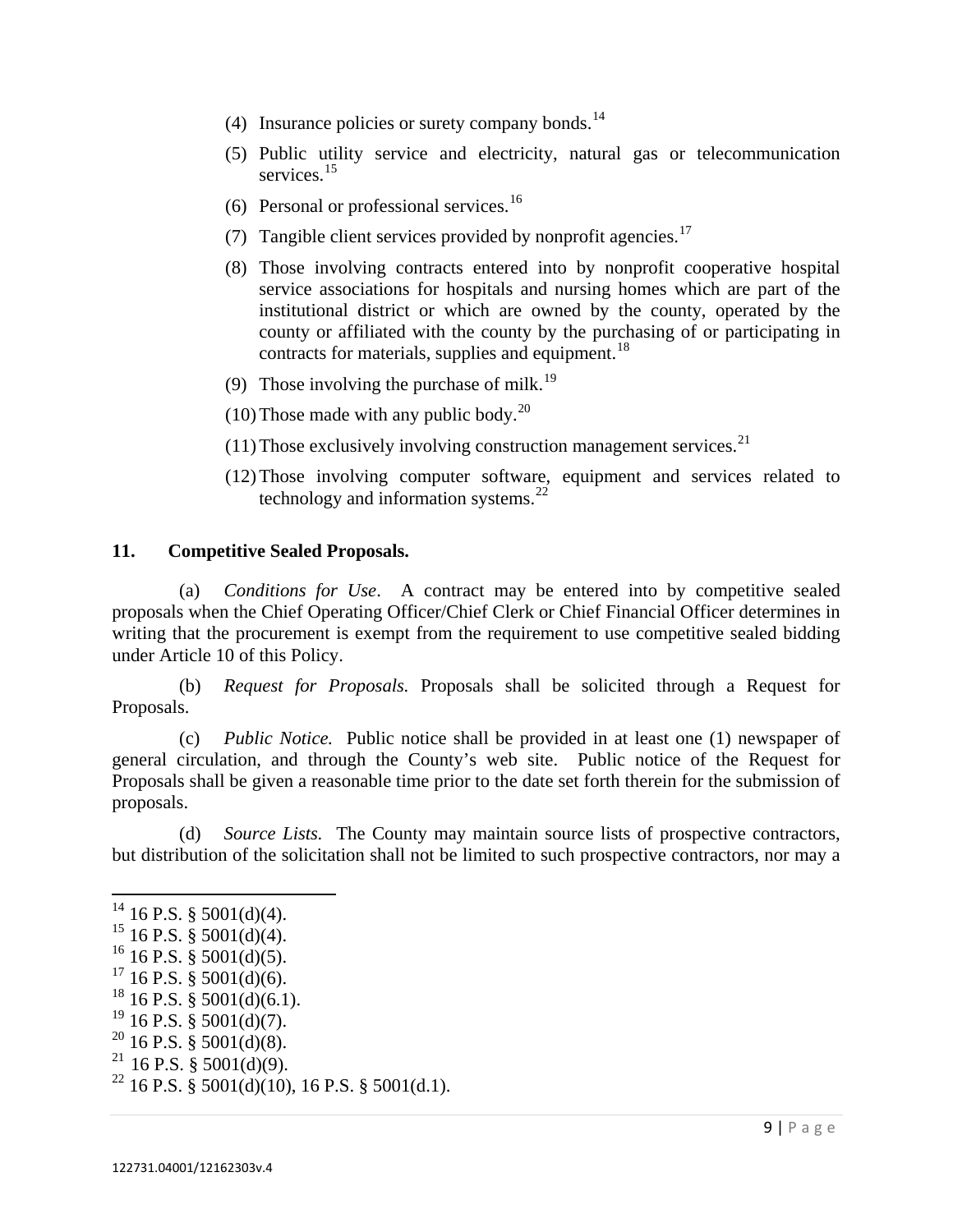prospective contractor be denied award of a contract simply because the contractor was not on a source list. The fact that a prospective contractor is included on a source list does not necessarily represent a finding of responsibility.

 (e) *Receipt of Proposals.* Proposals and modifications shall be time-stamped upon receipt and held in a secure place until the established due date. Bids shall be accepted electronically at the time and in the manner designated in the Request for Proposals. Proposals shall be opened so as to avoid disclosure of contents to competing offerors during the process of negotiation. Proposals shall not be opened publicly but shall be opened in the presence of two or more procurement officials. A Register of Proposals shall be prepared which shall be open to public inspection only after award of the contract.

Evaluation Factors. The Request for Proposals shall state the relative importance of price and other factors and subfactors, if any.

 (g) *Discussion with Responsible Offerors and Revisions to Proposals.* As provided in the Request for Proposals, discussions may be conducted with responsible offerors who submit proposals determined to be reasonably susceptible of being selected for award for the purpose of clarification to assure full understanding of, and responsiveness to, the solicitation requirements. Offerors shall be accorded fair and equal treatment with respect to any opportunity for discussion and revision of proposals, and such revisions may be permitted after submissions and prior to award for the purpose of obtaining best and final offers. In conducting discussions, there shall be no disclosure of any information derived from proposals submitted by competing offerors.

 (h) *Award.* Award shall be made to the responsible offeror whose proposal conforms to the solicitation and is determined in writing to be the most advantageous to the County taking into consideration price and the evaluation factors set forth in the Request for Proposals. No other factors or criteria shall be used in the evaluation. The contract file shall contain the basis on which the award is made. Written notice of the award of a contract to the successful offeror shall be promptly given to all offerors.

 (i) *Modification or Withdrawal of Proposals.* Proposals may be modified or withdrawn prior to the established due date. For the purposes of this Section the established due date is either the time and date announced for receipt of proposals or receipt of modifications to proposals, if any; or if discussions have begun, it is the time and date by which best and final offers must be submitted, provided that only offerors who submitted proposals by the time announced for receipt of proposals may submit best and final offers.

*One Proposal Received.* If only one proposal is received in response to a Request for Proposals, the Request for Proposal should be resolicited, if time permits, or award made in accordance with this Article if the Chief Operating Officer/Chief Clerk or Chief Financial Officer finds that the price submitted is fair and reasonable, and that other prospective offerors had reasonable opportunity to respond.

# **12. Small Purchases.**

 (a) *Conditions for Use.* Any procurement not exceeding \$18,500 may be made in accordance with small purchase procedures, provided, however, procurement requirements shall not be artificially divided so as to constitute a small purchase under this Section.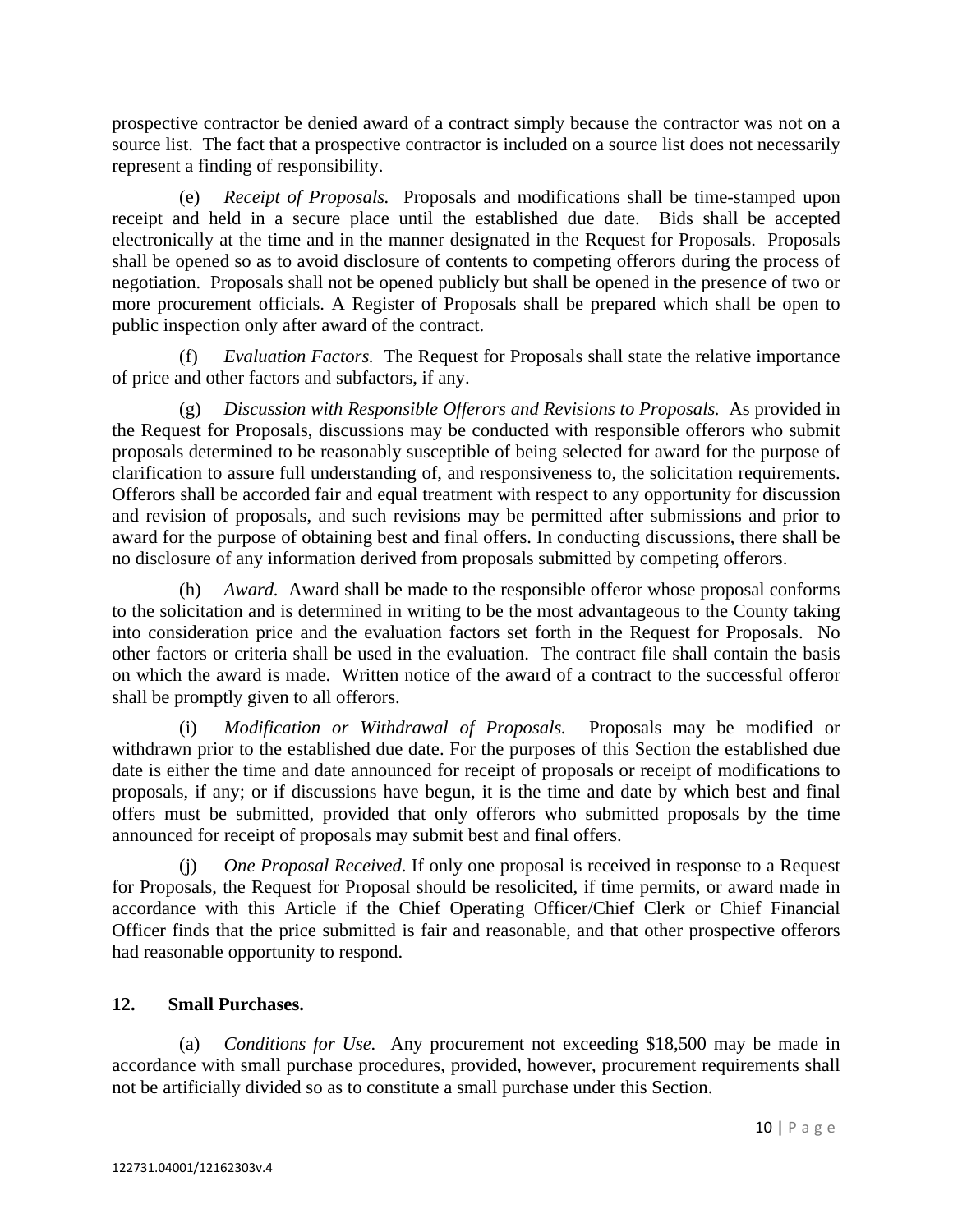(b) *Procedure.* Insofar as it is practical for small purchases of supplies or services between \$4,000 and \$18,500, no less than three businesses shall be solicited to submit written, electronic, or oral quotations that are recorded and placed in the procurement file. Award shall be made to the business offering the lowest acceptable quotation.

 (c) *Small Purchases of \$4,000 or Less.* The Chief Operating Officer/Chief Clerk or Chief Financial Officer shall adopt operational procedures for making small purchases of less than \$4,000. Such operational procedures shall provide for obtaining adequate and reasonable competition and for making records to properly account for funds and to facilitate auditing of the Purchasing Department.

## **13. Sole Source Procurement.**

 (a) *Conditions for Use.* A contract may be awarded without competition when the Chief Operating Officer/Chief Clerk or Chief Financial Officer determines in writing, that the procurement is exempt from competitive sealed bidding, and (a) there is only one source for the required supply, service, or construction item, or (b) when the County's need for the supplies or services is of such an unusual and compelling urgency that the County would be seriously injured unless the County is permitted to limit the number of sources from which it solicits bids or proposals.

 (b) *Negotiation in Sole Source Procurement.* The County shall conduct negotiations, as appropriate, as to price, delivery, and terms*.* 

 (c) *Record of Sole Source Procurement.* A record of sole source procurements shall be maintained that lists: (a) each contractor's name; (b) the amount and type of each contract; (c) a listing of the supplies, services, or construction procured under each contract; and (d) the identification number of each contract file. Sole Source awards shall be published on the County's website.

### **14. Emergency Procurements.**

 Notwithstanding any other provision of this Policy, the County may make emergency procurements when there exists a threat to public health, welfare, or safety under emergency conditions as declared by the County Commissioners; provided that such emergency procurements shall be made with such competition as is practicable under the circumstances. A written determination of the basis for the emergency and for the selection of the particular contractor shall be included in the contract file. Emergency awards shall be published on the County's website.

# **15. Electronic Solicitations and Bid/Offer Submissions.**

The County shall establish an online portal for distribution of solicitations and submission of bids and proposals. The Chief Operating Officer/Chief Clerk or Chief Financial Officer shall develop policies and procedures for the County to implement receipt of electronic submissions to ensure that the confidentiality of bids/proposals received electronically shall be maintained.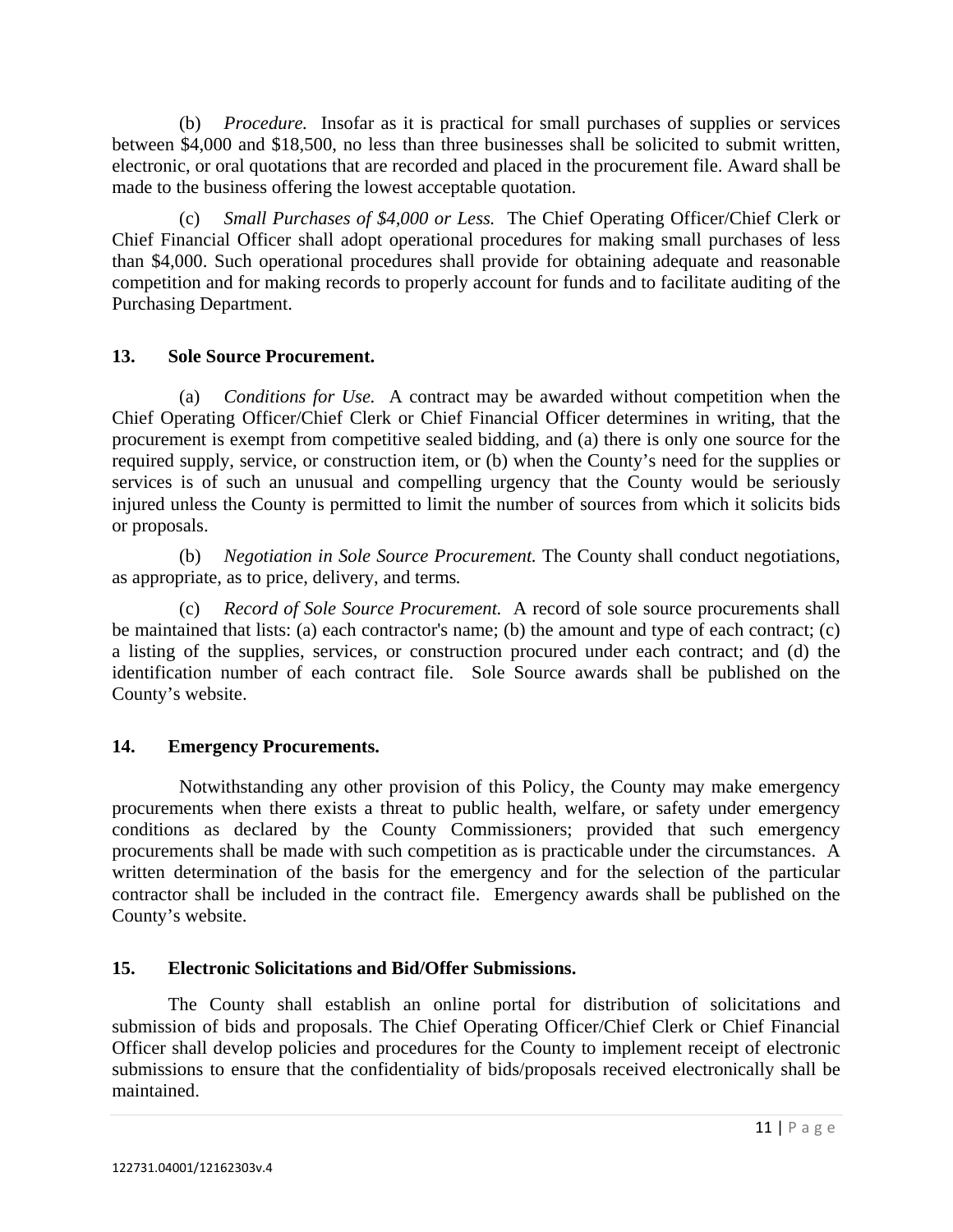### **16. Multiple Awards.**

Contracts awarded using any of the source selection methods authorized by this Policy may be entered into on a multiple award basis. The Invitation for Bids or Request for Proposals shall set forth the number of awards anticipated.

## **17. Cooperative Purchasing.**

 (a) *Policy.* In order to save significant time and money in contract production as well as lower contract prices through the power of aggregation the County shall procure supplies and services from cooperative purchasing agreements established by the Commonwealth, other states, local governments, or the federal government, including General Services Administration (GSA) schedule contracts, whenever it is feasible and beneficial to the County to do so, provided:

- (1) The cooperative purchasing agreement or GSA schedule contract allows states or state agencies from another state to utilize the contract.
- (2) The contracting federal, state, or local government agency entered into the cooperative purchasing agreement complied with its statutory and regulatory requirements in awarding the agreement to the contractor.

 (b) *Prohibition.* The County shall not enter into cooperative purchasing agreements for the purpose of circumventing applicable law or this Procurement Policy.

### **18. Protests**

(a) *Right to Protest.* Any actual or prospective bidder, offeror, or contractor who is aggrieved in connection with the solicitation or award of a contract may protest to the Chief Operating Officer/Chief Clerk or Chief Financial Officer. Protests relating to cancellation of invitations for bids or requests for proposals and protests relating to the rejection of all bids or proposals are not permitted.

 (b) *Time for Filing.* If a protest is submitted by a prospective bidder or prospective offeror, the protest must be filed before bid opening time or proposal receipt date. If a protest is filed by a bidder or offeror or a prospective contractor, the protest must be filed within seven days after the protesting bidder or offeror or prospective contractor knew or should have known of the facts giving rise to the protest except that in no event may a protest be filed later than seven days after the date the contract was awarded. Date of filing is the date of receipt of protest. Untimely filed protests must be disregarded by the County.

(c) *Authority to Resolve Protests.* The County Commissioners, or designee, shall have the authority to settle and resolve a protest of an aggrieved bidder, offeror, or contractor, actual or prospective, concerning the solicitation or award of a contract.

(d) *Decision.* If the protest is not resolved by mutual agreement, the County Commissioners shall promptly issue a decision in writing. The decision shall state the reasons for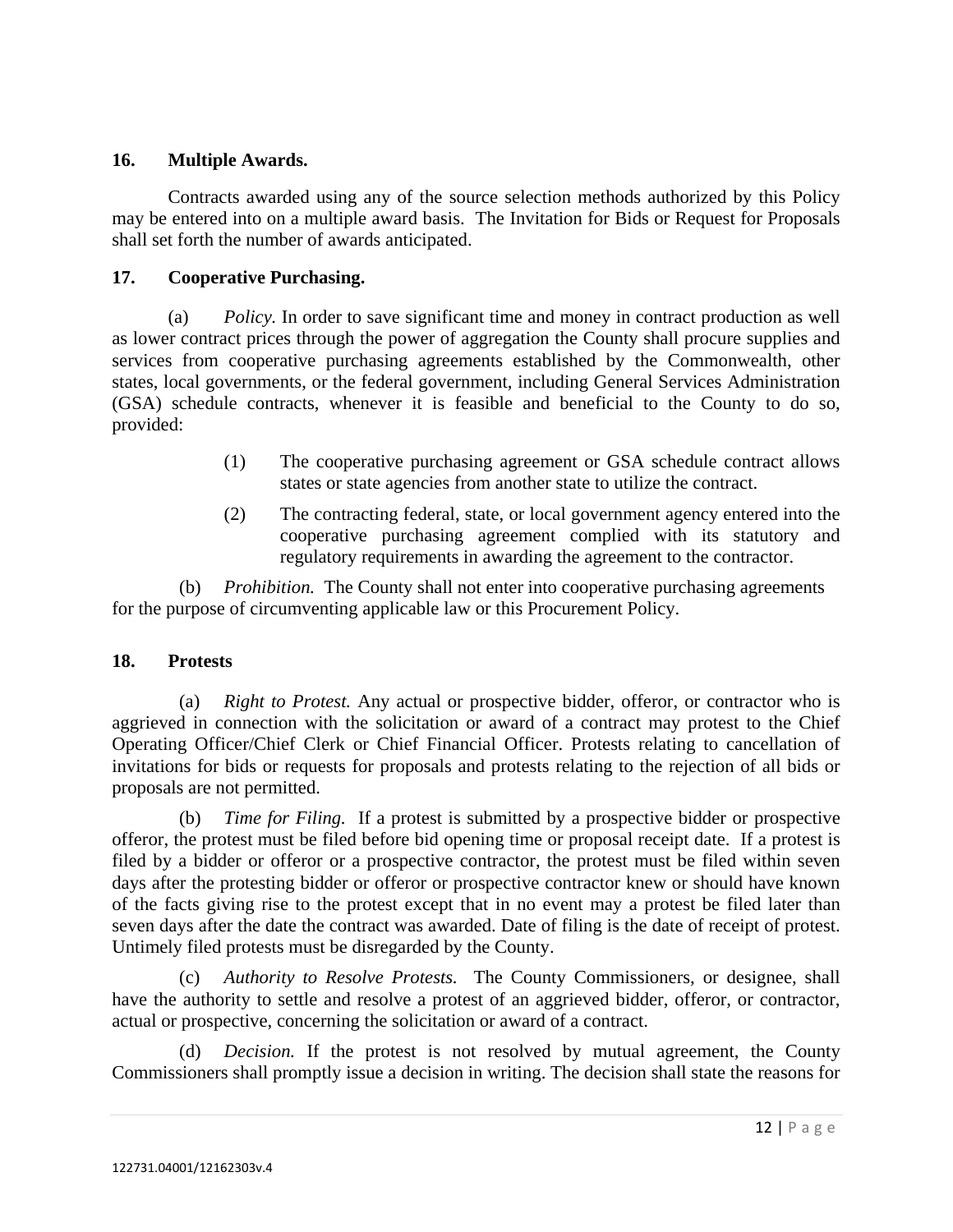the action taken. A copy of the decision shall be mailed or otherwise furnished immediately to the protestor.

### **19. Bonding.**

 (a) Bid bonds or other security may be required for contracts as deemed advisable to protect the interest of the County. Any such requirements must be set forth in the solicitation. In the event any bidder or offeror shall, upon award of the contract to him, fail to comply with the requirements hereinafter stated as to security guaranteeing the performance of the contract, or fail or refuse to enter into a contract, or otherwise fail or refuse to render the required services, the security furnished under this subsection shall be forfeited to the county as liquidated damages, and the contract subsequently may be awarded to the next lowest bidder, who shall manifest his acceptance of such contract by giving a good faith deposit in the amount and manner set forth in this subsection on or before the third day after the award of the contract to such bidder and otherwise comply with the provisions of this section.<sup>[23](#page-12-0)</sup>

 (b) The successful bidder, when a formal bid is required herein, shall be required to furnish a bond or irrevocable letter of credit or other security in an amount sufficient to the commissioners guaranteeing performance of the contract within thirty (30) days after the contract has been awarded, unless the commissioners shall prescribe a shorter period or unless the commissioners shall waive the bond requirement in the bid specification.<sup>[24](#page-12-1)</sup> The successful bidder for a contract which involves the construction, erection, installation, completion, alteration, repair of or addition to any public work or improvement of any kind shall furnish security as provided in 16 P.S. § 5518.

### **20. Ethics in Public Contracting**

(a) *Statement of Policy*. Public employment is a public trust. It is the policy of the County to promote government integrity. Such policy is implemented by prescribing essential standards of ethical conduct in the procurement process. Public employees must discharge their duties impartially so as to assure fair competitive access to governmental procurement by responsible contractors. Moreover, they should conduct themselves in such a manner as to foster public confidence in the integrity of the County procurement organization. To achieve the purpose of this Policy, it is essential that those doing business with the County also observe the ethical standards prescribed herein. When a person has reason to believe that any breach of ethical standards has occurred, that person should report all relevant facts to the Ombudsman for any appropriate action.

(b) *General Ethical Standards for Employees.* Any attempt to realize personal gain through public employment by conduct inconsistent with the proper discharge of the employee's duties is a breach of a public trust. Pursuant to the Public Official and Employee Ethics Act ("Ethics Act"), 65 Pa.C.S. §1101 et seq., subject to certain statutory exceptions, "public officials" or "public employees" as defined by the Ethics Act, 65 Pa.C.S. §1102, are prohibited from using

 $^{23}$  16 P.S. § 5001(b.1).

<span id="page-12-1"></span><span id="page-12-0"></span><sup>&</sup>lt;sup>24</sup> 16 P.S. § 5001(c).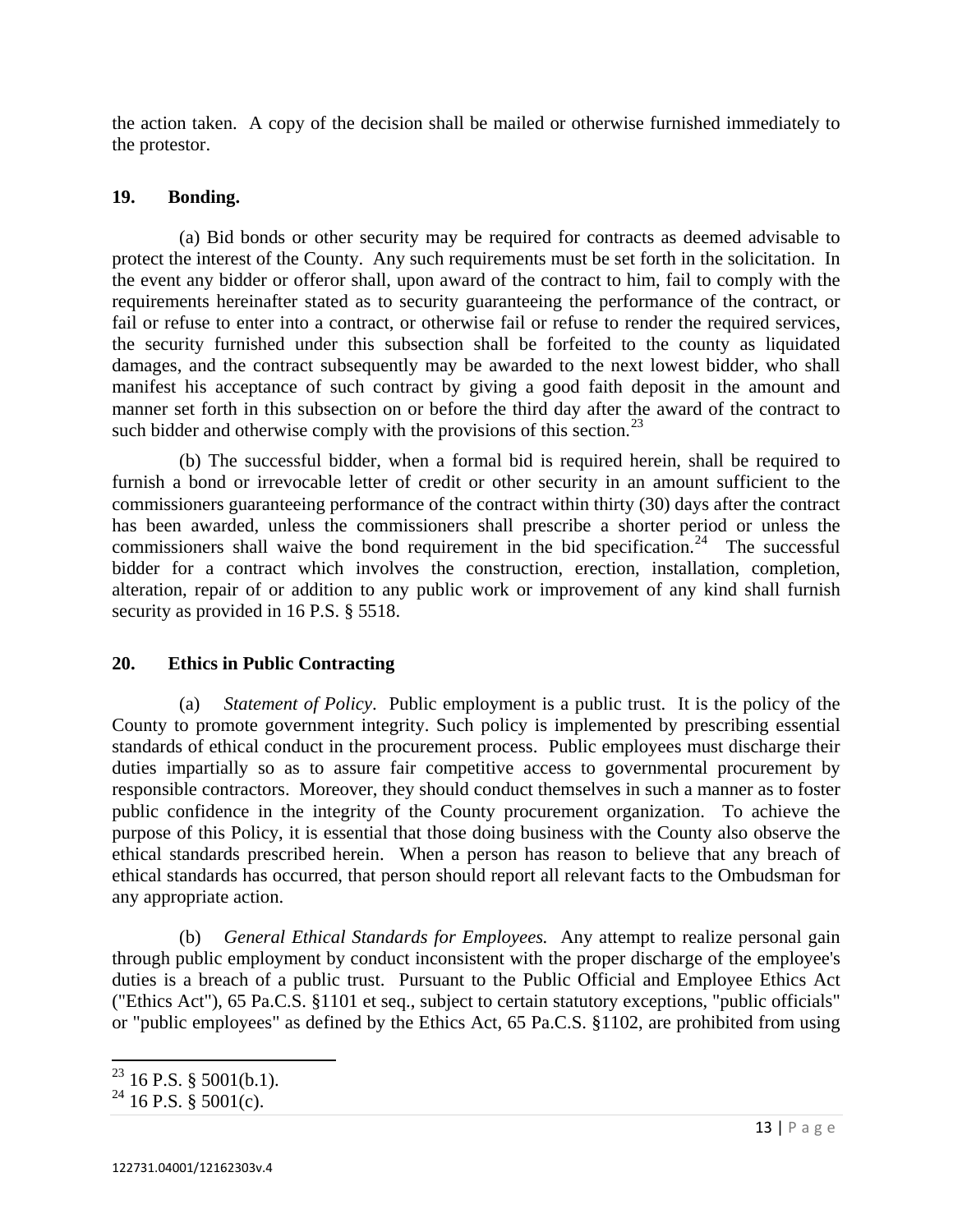the authority of their public positions to obtain a private pecuniary benefit (financial gain that is not authorized in law) for themselves, member(s) of immediate family, or businesses with which they or member(s) of immediate family are associated. 65 Pa.C.S. § 1103(a). In carrying out their purchasing responsibilities, County personnel shall:

- (1) Comply with the County's Ethics Policy/Code of Conduct.
- (2) Know and observe fair, ethical, and legal trade practices and remain alert to the legal ramifications of purchasing decisions.
- (3) Encourage competition through open, equitable and fair practices.
- (4) Conduct business with potential and current suppliers openly, fairly, equitably, and in an atmosphere of good faith.
- (5) Avoid restrictive specifications.
- (6) Avoid the intent and appearance of unethical or compromising practices.
- (7) Promote positive supplier relationships through courtesy and impartiality in all phases of the purchasing cycle.

 (c) *General Ethical Standards for Non-Employees.* Any effort to influence any public employee to breach the standards of ethical conduct set forth in this Policy is also a breach of ethical standards.

 (d) *Conflict of Interest.* It shall be a breach of ethical standards for any employee to participate directly or indirectly in a procurement when the employee knows that:

- (1) the employee or any member of the employee's immediate family has a financial interest pertaining to the procurement;
- (2) a business or organization in which the employee, or any member of the employee's immediate family, has a financial interest pertaining to the procurement; or
- (3) any other person, business, or organization with whom the employee or any member of the employee's immediate family is negotiating or has an arrangement concerning prospective employment is involved in the procurement.

Similarly, it shall be a breach of ethical standards for any contractor to participate directly or indirectly in a procurement when the contractor knows that a its organizational, financial, contractual or other interests are such that award of the contract may result in an unfair competitive advantage; or the Contractor's objectivity in performing the contract work may be impaired.

 (e) *Gratuities and Kickbacks.* Sections 1103(b) and 1103(c) of the Ethics Act, 65 Pa.C.S. §§ 1103(b)-(c), pertaining to improper influence, provide in part that no person shall offer or give to a public official/public employee anything of monetary value and no public official/public employee shall solicit or accept anything of monetary value based upon the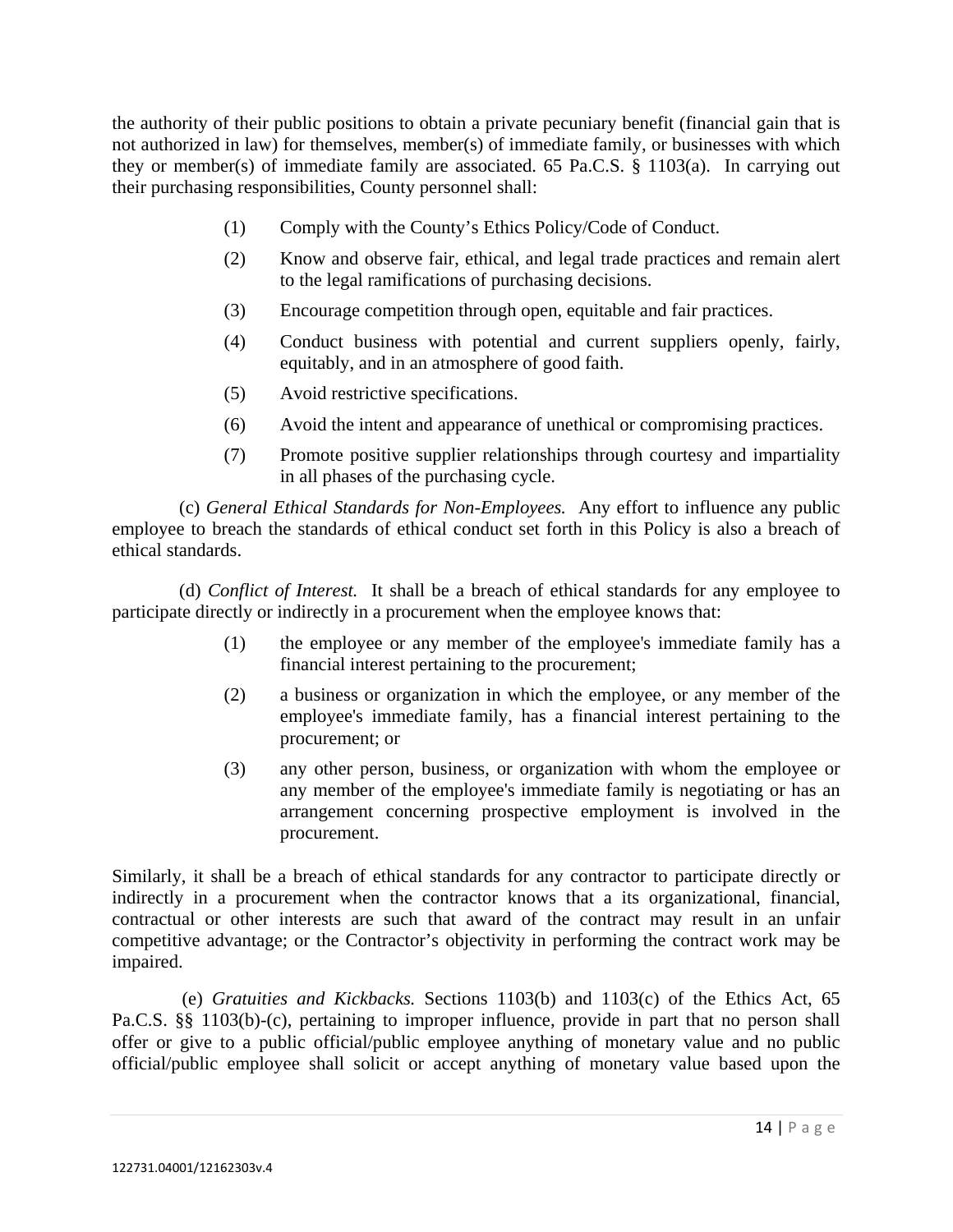understanding that the vote, official action, or judgment of the public official/public employee would be influenced thereby.

- (1) *Gratuities.* It shall be a breach of ethical standards for any person to offer, give, or agree to give any employee or former employee, or for any employee or former employee to solicit, demand, accept, or agree to accept from another person, a gratuity or an offer of employment in connection with any decision, approval, disapproval, recommendation, preparation of any part of a program requirement or a purchase request, influencing the content of any specification or procurement standard, rendering of advice, investigation, auditing, or in any other advisory capacity in any proceeding or application, request for ruling, determination, claim or controversy, or other particular matter, pertaining to any program requirement or a contract or subcontract, or to any solicitation or proposal therefor.
- (2) *Kickbacks.* It shall be a breach of ethical standards for any payment, gratuity, or offer of employment to be made by or on behalf of a subcontractor under a contract to the prime contractor or higher tier subcontractor or any person associated therewith, as an inducement for the award of a subcontract or order.
- (3) *Contract Clause*. The prohibition against gratuities and kickbacks prescribed in this Section shall be conspicuously set forth in every contract and solicitation therefor.

 (f) *Use of Confidential Information*. "Public officials" or "public employees" as defined by the Ethics Act, 65 Pa.C.S. § 1102, are prohibited from using any confidential information received from their public positions to obtain a private pecuniary benefit (financial gain that is not authorized in law) for themselves, member(s) of immediate family, or businesses with which they or member(s) of immediate family are associated.<sup>[25](#page-14-0)</sup>

 (g) *Political Contributions.* Firms awarded contracts through methods other than competitive sealed bidding ("non-bid contracts") are required to file as required by Section 1641 of the Pennsylvania Election Code a report with the Secretary of the Commonwealth, by February 15 of each year, of all political contributions made by:

- (1) Any officer, director, associate, partner, limited partner or individual owner or members of their immediate family whose political contribution exceeded one thousand dollars (\$1,000) by any individual during the preceding year; or
- (2) Any employee of the supplier or members of his immediate family whose political contribution exceeded one thousand dollars (\$1,000) during the preceding year.

<span id="page-14-0"></span> <sup>25</sup> 65 Pa.C.S. § 1103(a).